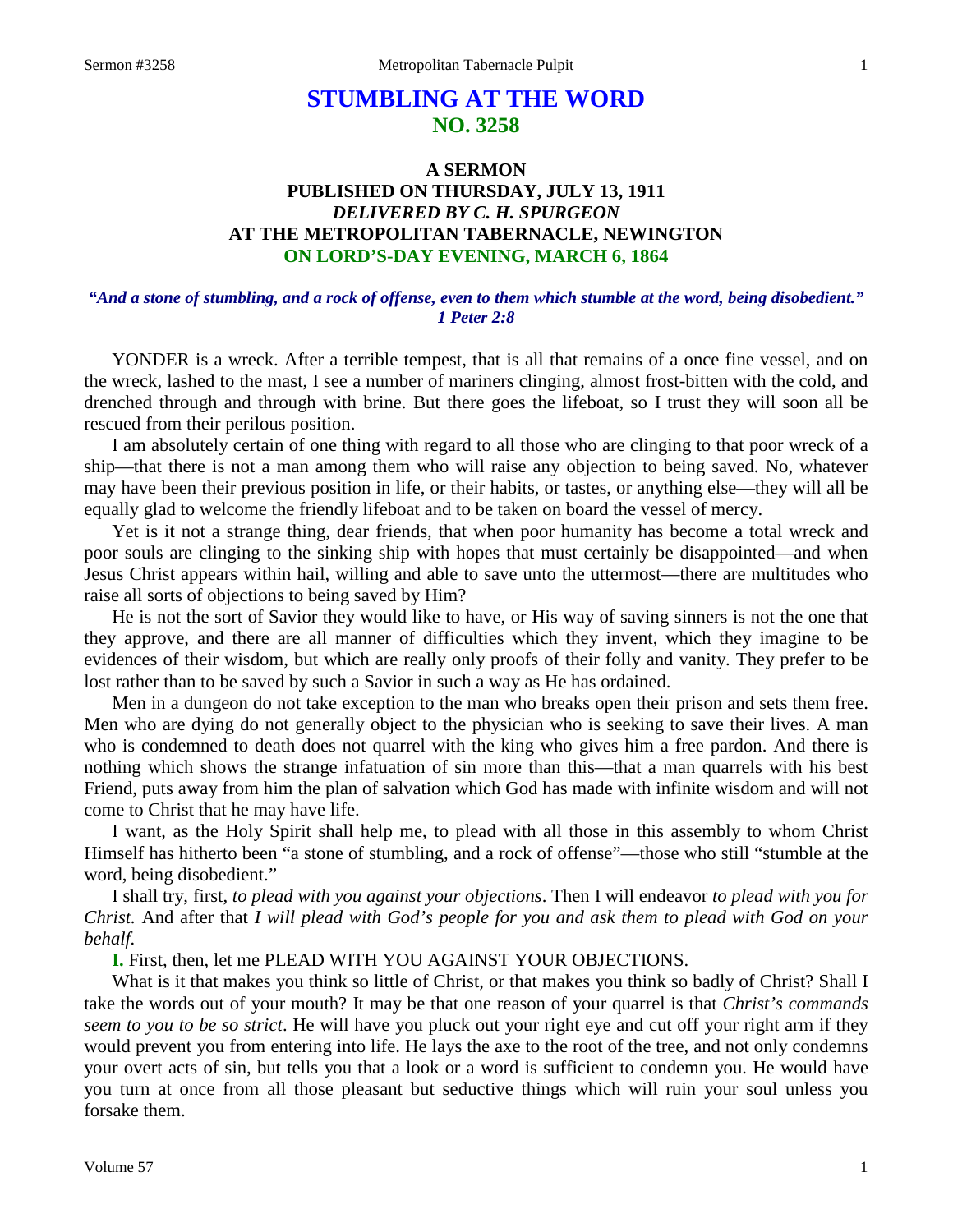You do not like such strictness as this—if you could be permitted to keep some of your sins—if now and then you might be allowed some sinful indulgence and yet be saved, you would be quite content. But to give up all—to be separated at once from the world and from mammon, is more than you can endure.

But my dear hearer, is this objection of yours founded upon the belief that Christ denies you anything that is really good and pleasant? Is it a good thing for a man even occasionally to do that which his Maker condemns? Does not God desire your happiness and would He deny you anything which would be for your highest enjoyment?

No, sirs, He is too good to do that. His very name is love. Why, if sin were for your eternal welfare, He would not only permit you to indulge in it, but He would command you to commit it. But knowing it to be a deadly poison, He forbids you to touch it. More fatal than an adder's sting is sin, more terrible than the conflagration which first devours the peasant's cottage and then wraps a whole city in its fiery embrace. And God, in commanding you to forsake it, and Christ, in entreating you leave it, do but consult your real welfare and lasting happiness.

After all, what is the gratification which you derive from sin that it should make you quarrel with Christ for taking it from you? How much sorrow does it bring you afterwards? What pleasant fruit have you had from sin up till now? Are you a happy man or a happy woman? If you have so long sought the pleasures of sin, and have been in no wise the better for them, wherefore do you still pursue such a profitless counsel?

Can it be worthwhile to sin yourselves into hell? Can there be any supposable pleasure that can ever compensate you for everlasting pain? If so, then choose the pleasures of sin for a season, but rest assured that, for all these things, God will bring you into judgment.

But if, on the other hand, it is a wise decision to think more of eternity than you do of time, I pray you be not angry with my Master because He is willing to cure you of your fatal diseases, to pluck from your hand the poisoned cup, and to kill the venomous reptiles that would destroy you. Surely you can see abundant reason why you should drop your objection that Christ's commands are too strict—may the Holy Spirit enable you to drop it forever!

Perhaps, however, you say that you do not so much object to the strictness of Christ's commands as to *the severity of His threatenings*. Well, I freely admit that my loving Master did say some of the sternest things that ever fell from mortal lips. None of His servants have ever uttered more terrible warnings than He did concerning the worm that never dies and the fire that cannot be quenched.

But why are you angry with Him for speaking thus? Is it not the duty of an honest and sincere friend to give warning of impending danger? Are you such fools as to wish to be flattered with falsehoods concerning your immortal souls and their eternal interests?

Do you want men to come to you in soft raiment and to use dulcet notes to charm you to the pit? Your own hearts will flatter you quite enough without my Master doing it. It is His great love that moves Him to speak what you call harsh words—He foresees the ruin that awaits you if you continue in your present course of sin—so be not angry with Him because of His faithfulness.

It pained Him more to say those words than it can ever pain you to hear them. He never uttered a threatening without first feeling its force in His own heart. If you could have looked into His tearful eyes, if you could have gazed upon His sympathetic countenance as He pleaded with men, you would have seen and heard ineffable love speaking in every word that He uttered.

O sinners, quarrel not with Christ for warning you of a hell from which He would fain preserve you! Be angry with yourselves, rather, for choosing the path to destruction. Be vexed and wrathful with your own sins for dragging you down to ruin. But oh! be not angry with the loving Savior for telling you, once for all, that you cannot escape if you neglect this great salvation. Let your objection to the severity of His threatenings drop forever—that very severity ought to make you fly to Him, and not drive you from Him.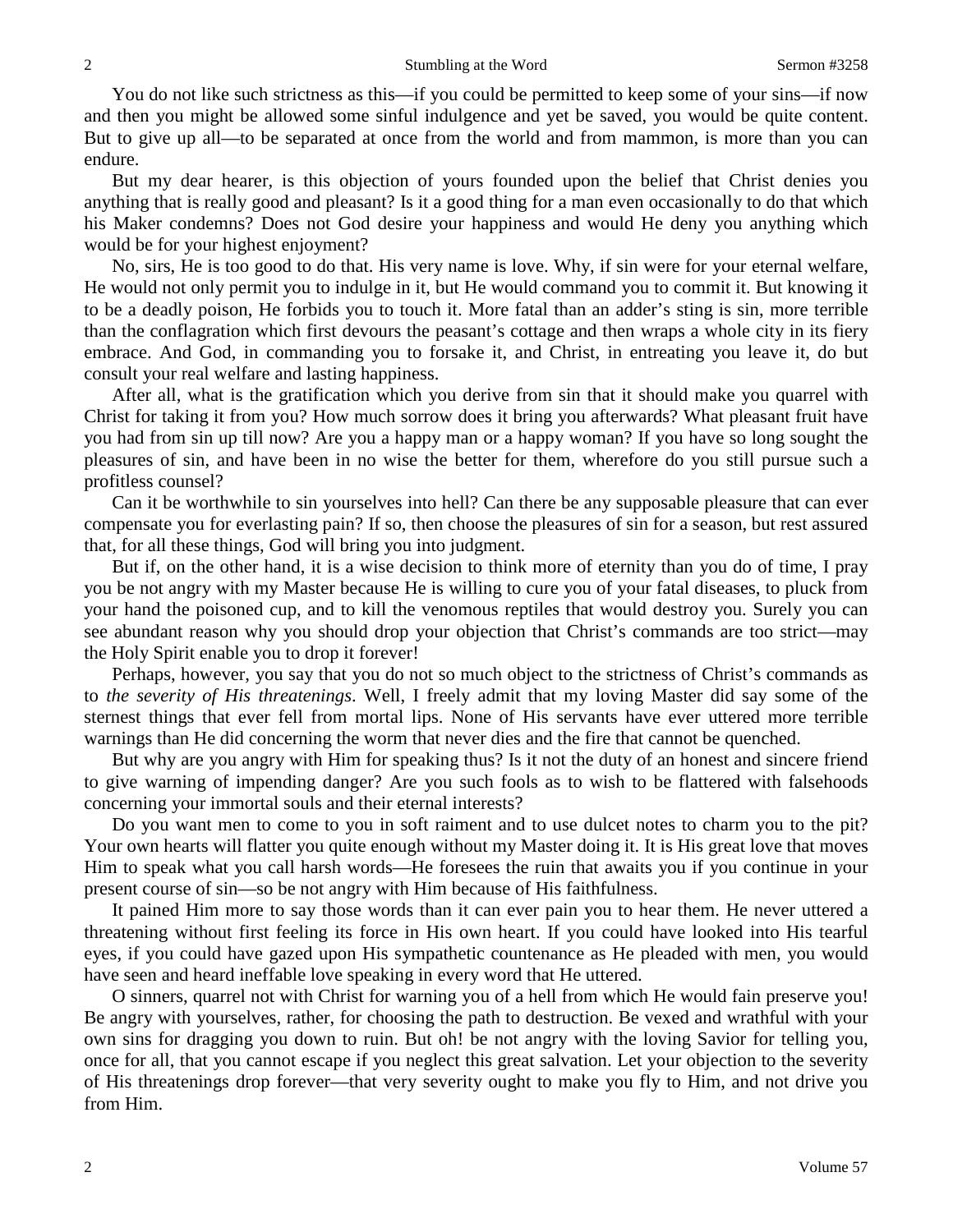Sermon #3258 Stumbling at the Word 3

Possibly there is one here who says, "*I do not like the spirituality of Christ's teaching*. If He would tell me to take the sacrament, if He would bid me go to such and such a church so many times a day I would do it. But He tells me that all these things count for nothing unless I worship God in spirit and in truth. He tells me that I must be born again and that the Holy Spirit must dwell within me or else I am none of His. Now sir, all this kind of teaching is too difficult for me to grasp—it is a sort of invisible, impalpable thing that I can neither see with my eyes nor touch with my hands, and this causes me to stumble at the Word."

But sinner, such talk as that is utterly unreasonable. If you will but think seriously for even a minute or two, you must see that no drops of water, no priestly incantations, no cups of wine, no loaves of bread, not even your own prayers can take away your sin.

#### *"No outward forms can make you clean, The leprosy lies deep within."*

You know that it is a spiritual disease from which you are suffering, so why should you be angry because the great Physician prescribes a spiritual remedy for you? Suppose that, in Christ's teaching, there "are some things hard to be understood," they are well worth understanding, and it is quite possible for you to understand all that is necessary to make you wise unto salvation.

Some very simple-minded persons have comprehended the meaning of the Gospel message and have been saved. Many a man who never went to school has gone to heaven, and he who is willing to understand the Gospel can understand it.

Besides, the Holy Spirit is waiting and willing to instruct all who desire to be taught. It was He who inspired the apostle James to write, "If any of you lack wisdom, let him ask of God, that giveth to all men liberally, and upbraideth not; and it shall be given him." And the Lord Jesus Christ said to His disciples, "If you, then, being evil, know how to give good gifts unto your children; how much more shall your heavenly Father give the Holy Spirit to them that ask him?"

It is your own fault if you remain in the darkness of ignorance when the Spirit is ready to illuminate you and to guide you into all the truth. May He graciously shine into your hearts now, and then you will welcome the spirituality of Christ's teaching instead of stumbling at it.

I hardly imagine that there is one here who will raise the objection that *the Gospel is too simple*. Yet we do sometimes get people here who seem to think themselves much too important or too learned to listen to our simple story of the crucified Christ of Calvary. They want something more philosophical, something that ordinary people cannot comprehend, something that they can monopolize and keep to themselves.

The Gospel is too simple for such as these, who regard themselves as the *élite* of society, and sometimes, those who have neither rank nor education get similar whims into their heads. They do not like to be told that they must come to Christ as guilty sinners needing to be washed in His blood, and as helpless sinners needing to receive everything from Him. No, many of you want to do something, or to be something—you want to learn something mysterious—and that simple message, "Believe on the Lord Jesus Christ, and thou shalt be saved"—that plain, understandable Gospel, "He that believeth and is baptized shall be saved," is too easy, too ABC-like, too childish for you.

Now, sirs, why do you talk thus foolishly? Suppose the Gospel had been of such a philosophical character that it could only have been understood by those who had high intellectual powers—what would have been the use of it to nine persons out of ten? Suppose it had consisted of some very recondite revelation—how would any of the poor and the simple-minded have been saved?

We thank God that the way of salvation is so plain that "the wayfaring men, though fools, shall not err therein." The Gospel is so simple that many who have had but feeble intellects, have been able to understand it, and have been saved by it. I bless God that the Gospel we have to preach is the Gospel for the illiterate, the Gospel for the poor, and that we can still say, as our Master did—"the poor have the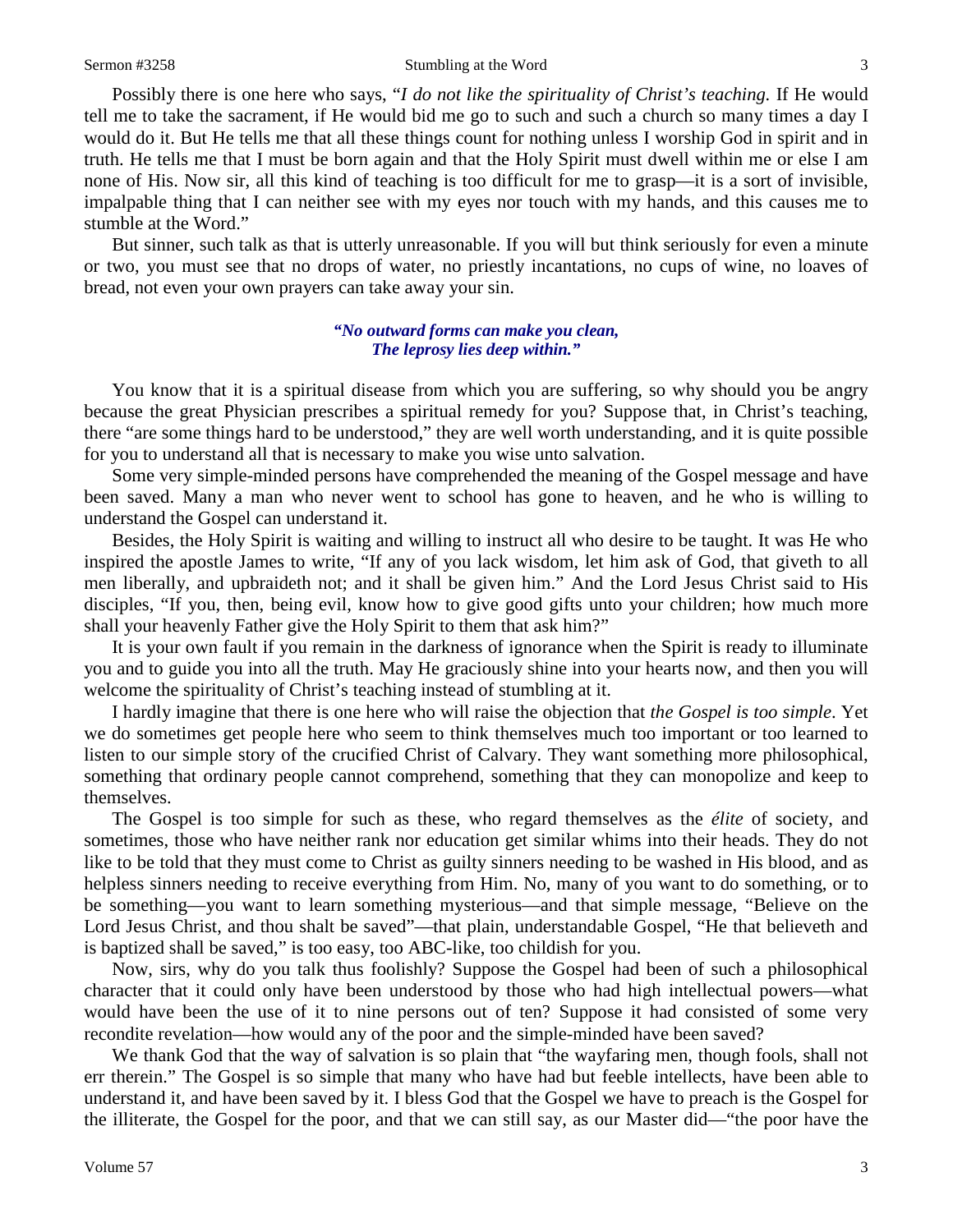gospel preached to them." And that many of them have, through that Gospel, become "rich in faith, and heirs of the kingdom which God hath promised to them that love him." Do not quarrel with my Master because of the simplicity of the Gospel, lest your pride should hang you on a gallows as high as Haman's.

A more common objection, however, which is raised against Christ is on account of *the doctrine that He teaches*. Some do not like the doctrine of election, others do not like the doctrine of final perseverance. Some kick at one thing and some at another, but one doctrine at which many stumble is the doctrine of the substitutionary sacrifice of Christ.

They cannot see how it is possible for Christ to be a Substitute for sinners. They cannot understand how God can punish Christ in the place of men and that men shall be saved because Christ died in their stead. Well now, suppose I was in a burning building and a man brought to the house a fire-escape of a very unusual shape, but one that he assured me had been the means of saving thousands of lives, do you think that I would object to trust myself to it because it was such a peculiar shape? Of course I would not be so foolish.

Then why are sinners so foolish as to object to the shape of the fire-escape which God has designed to rescue them from everlasting burnings? What could be better than the divine plan of substitution? God must punish sin—He could not be God unless He did—it is a necessity of His nature that He should hate sin with an infinite hatred and He must punish it.

Yet, as He had loved His people with an everlasting love, how could He better show His love to them and His hatred of sin than by giving up His well-beloved Son to die instead of them—making Him, who knew no sin, to be sin for them, that they might be made the righteousness of God in Him? This seems to me to be the most beautiful thing I ever heard of and it delights my soul to preach it.

There is something so fresh about the Gospel that, if I were to preach it every day in the week, I do not think I would grow weary of telling it over and over again. See what wisdom and love are here combined so that we have a just God and yet a Savior—sin punished and yet love magnified. Mercy free to go about her gracious errands—and yet the faithfulness of God glorified to the highest degree.

To my mind, the most glorious work that God ever performed was when God incarnate died that sinners might live. You surely cannot object to that doctrine of substitution. If you do, and if you persist in that objection, let me tell you that you will perish—for he who rejects the Savior who died upon the cross brings eternal ruin to his soul.

There are many who raise objections to Christ because of *the character of His people*. They say that there are so few of them—and that they are such a poor lot—and they are not all of them what they should be. So, sirs, you object to go to heaven because you think there are so few going there? But if you go to hell, it will be no relief to you to know that many are sharing the agony with you.

It seems to me to be wisdom to be saved even if I were the only one, and eternal folly to be damned even though everyone else should be lost with me. So do not raise any objection because of the number of the saved. And as to their being poor, what of that? Would it not be better to go to heaven side by side with a poor old almshouse woman, or a chimney-sweep, or a pauper from the workhouse, than to go to hell with a lord, a duke, or a millionaire?

I can always find the best of company among the Lord's poor people. I am glad to be associated with all of you in your various works of faith and labors of love, but I have often learned more about Christ from the poor than from the rich. Besides, if Jesus Christ was willing to be reckoned amongst the poor, there is no man who needs to be ashamed of his poverty unless it is brought on by his own sin. I will not say more upon that point, for I can scarcely imagine that I have any simpletons in this congregation who are foolish enough to raise such an objection as this.

Some, however, object to Christ because *if they take up with Him, they will have to break off their friendship with others*. One of them says, "If I become a Christian, everybody will laugh at me." Well, who minds being laughed at when he is in the right? "But all my old companions will forsake me." It will be a good thing for you if they do unless they also will join you in following Christ.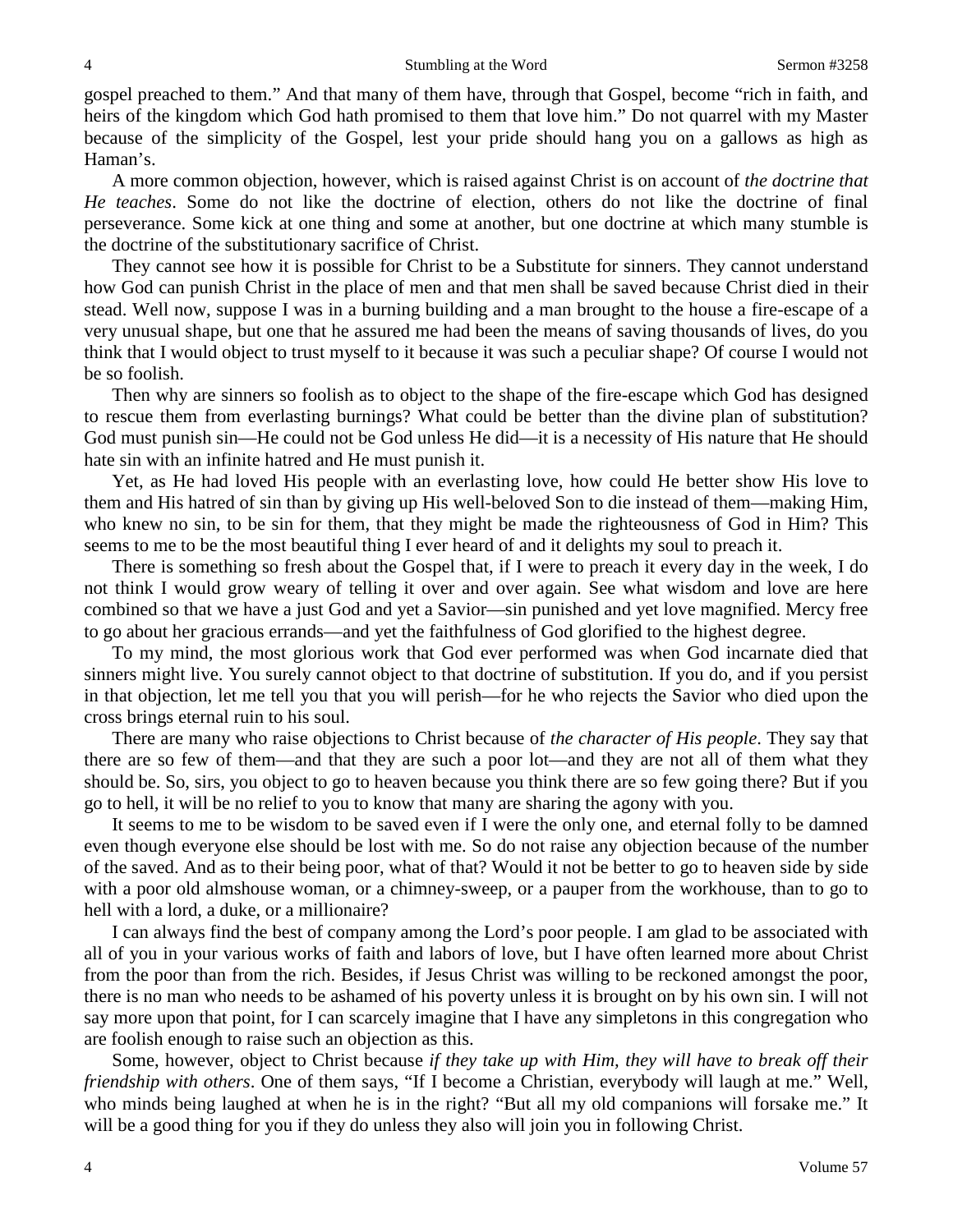"But when I go to the workshop or the market, they will point me out as a Christian." I hope they will, or I hope you will be such an out-and-out Christian that they will not need to point you out. I trust that your life will be of such a character that, wherever you go, men will be compelled to say, "Yes, that man is a Christian."

Why should you want, as it were, to sneak into heaven by some back way where nobody could see you? There is nothing in Christ of which you have any need to be ashamed. So I hope you will have the grace to say, "I will take my stand with Christ. If He is despised, I will be despised. If He is spit upon, I will be spit upon. If He bears the cross, I will bear a cross. I am not ashamed of Him and I pray that He may not have reason to be ashamed of me."

Now, though I hope some of your objections have been removed, I feel that the great objection with which we began, still remains—that is, *you stumble at Christ's word because He bids you repent and turn from your sins*. There are some of you of whom I almost begin to despair—you continue to come where the Gospel is preached, but sometimes you sing the song of the drunkard, or you join the ranks of the profane, or indulge in other sins that I need not name, yet you would not like to give up the hope that you still cherish that someday you will be converted.

O sirs, I implore you to delay no longer! Christ and your sins will never agree, so come to Christ and leave your sins. However stern may be the conflict, draw the sword, and fling away the scabbard—let it be war to the death with sin for Christ's sake and your soul's sake. May the Spirit of God, who alone can separate you from your sin, proclaim the divorce this very hour—that you may be saved now and saved forever!

**II.** Having pleaded with you against your objections, I pray now for power from on high that I may PLEAD WITH YOU FOR CHRIST.

I have tried to show you that you have no reason to object to Christ. I want now, just for a minute or two, to remind you that you have many reasons for yielding to Him. First of all, let me ask, *How is it that you are still alive*? If stern justice had dealt with you without the interposition of mercy, you would not now have been living upon the earth.

You remember that long and serious illness from which you scarcely expected to recover, yet here you are in robust health and strength—why were you so wonderfully restored? You recollect that time when you were in the river and you gave up all hope of being rescued, yet you were saved as if by a miracle—why was that?

You have had many marvelous escapes from accidents in which others have been killed—why were you spared? It may be, soldier, that the bullets whistled close by your ear, yet you came back from the war unscathed. It may be, sailor, that your ship was almost gone, or possibly she was a total wreck—and only you escaped to tell the tale—why was that? Well, let this great mercy that you are still alive move you to repent of your sins and trust in Christ as your Savior. As He has been your Preserver, may He also be your Redeemer, your Lord, your All-in-all!

Then let me further ask, *How is it that you are in a place where the Gospel is being preached?* Suppose that tonight, instead of a preacher of the Gospel being on this platform, there had come here some stern prophet, like Moses or Elijah, and that he had turned to you who are out of Christ, and had said to you, "The day of mercy is over, justice now reigns supreme. Hear, you despisers, and wonder and perish, for God will tear you in pieces and there shall be none to deliver you." What could you have said in arrest of judgment?

But this has not been the case. I have not pronounced a curse upon you, I have not spoken a hard word to you, but I have pleaded with you—oh, that the Lord would teach me how to plead with you more earnestly and more effectually!—to turn unto Him and live. "Seek ye the LORD while he may be found, call you upon him while he is near: let the wicked forsake his way, and the unrighteous man his thoughts: and let him return unto the LORD, and he will have mercy upon him; and to our God, for he will abundantly pardon."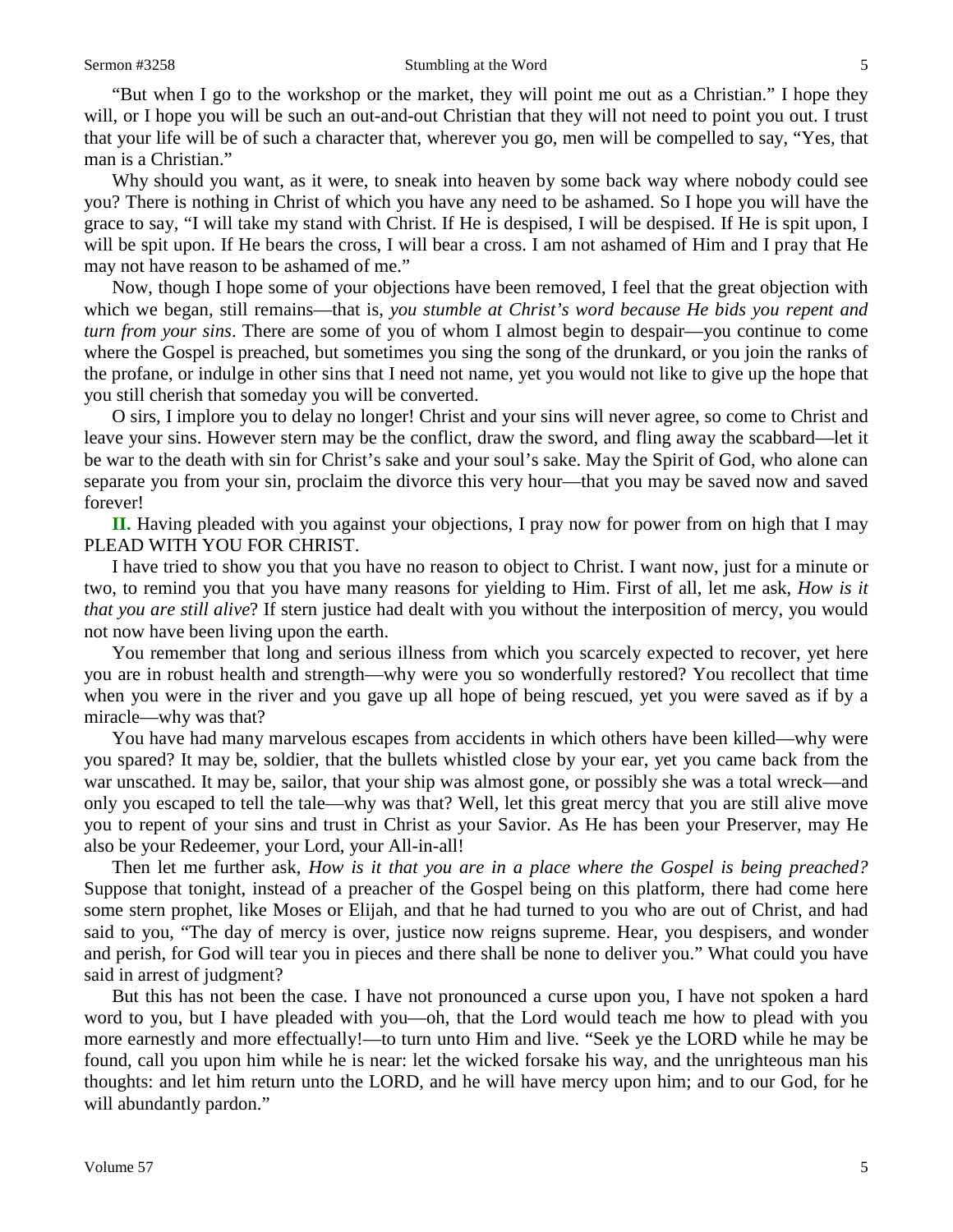The fact that there is a proclamation of mercy still made to you ought to cause you to weep tears of penitence for your sin, and to move you to turn believingly unto Him who died upon the cross, "the just for the unjust, that he might bring us to God."

Then, again, should you not run to Jesus when you remember that *He tells you that He will hear your prayers*? What! Will He hear your prayers and yet will you refuse to pray to Him? He says to you, "All manner of sin and blasphemy shall be forgiven unto men"—so will you not believe that your sin and your blasphemy shall be forgiven for His sake?

Oh, that you really knew Him! But you do not know how full of love and grace He is. I wish that you could hear His voice saying to you, "Come unto me, all ye that labor and are heavy laden, and I will give you rest." Whenever I repeat my Master's words, I feel vexed with myself because I cannot utter them as they ought to be uttered. I know that He must have spoken them with a majesty of tone and with a melting melody of earnestness that must have put more force in them than I can ever hope to do. He lived for sinners, He died for sinners, He rose again for sinners, He pleads in heaven for sinners, oh, how can you refuse to trust Him, and love Him, and serve Him forever?

**III.** Now I close by PLEADING WITH THE PEOPLE OF GOD FOR SINNERS.

I know that there are, in this assembly, not merely hundreds, but thousands who love the Lord Jesus Christ, and it is with them that I am now going to plead. Brethren and sisters in Christ, while I have been talking to those who stumble at the Word, have you not been reminded of what you used to do? I have been thinking of my own experience, for I also stumbled at the Word, being disobedient. And I feel some comfort in preaching to those to whom Christ is "a stone of stumbling, and a rock of offense," by reflecting that He who could save me can also save them. And as Christ has quickened you "who were dead in trespasses and sins," you cannot doubt His power to quicken others.

Probably most of you remember that, *when you were dead in sin, there were some who prayed for you*. My mother and father and many others prayed for me, and I feel that this is one of the many reasons why I should pray for others. Most of you had someone who thus cared for you, so ought you not to care for others in a similar fashion? I feel sure that you do care for others—there is in your heart an earnest longing to see them brought to the Savior.

May I therefore urge you to be more earnest than ever in prayer for the salvation of sinners? I rejoice that we are a praying church, but I am always jealous lest we should lose the spirit of prayer which the Lord has so graciously poured out upon us. Some of us recollect times when we have gripped the Angel of the covenant and we would not let Him go until He blessed us. Many of you were given to us in answer to these effectual fervent prayers—and this makes me the more urgent in pleading with you to pray for others.

Nor must you be content with praying for them, for *others very earnestly sought to bring you to the Savior*, and this encourages me in pleading with you to grow more completely devoted to the blessed work of winning souls for Christ. We must all be up and doing for our glorious Lord and Master. Members of this church, you will be ungrateful for all that the Lord has done for us in the past if you slacken your efforts in the future.

In your homes, in your workshops, in your mission-rooms, in your street preaching, in your tractdistribution, in your Bible classes, in your Sunday schools—wherever you are—anywhere and everywhere seek after souls as diligently as the hunter seeks his prey. There are many reasons why you should be earnest in bringing sinners to the Savior**.** The terrible doom of the lost is reason enough by itself, but you can find abundant reasons in the back streets and alleys of this great city, and in the sin that abounds in the splendor of the West End as much as in the squalor at the East End.

Do you want arguments for soul-winning? Look up to heaven and ask yourself how sinners can ever reach those harps of gold and learn that everlasting song unless they have someone to tell them of Jesus who is "mighty to save." But the best argument of all is to be found in the wounds of Jesus. You want to honor Him, you desire to put "many crowns" upon His head, and this you can best do by winning souls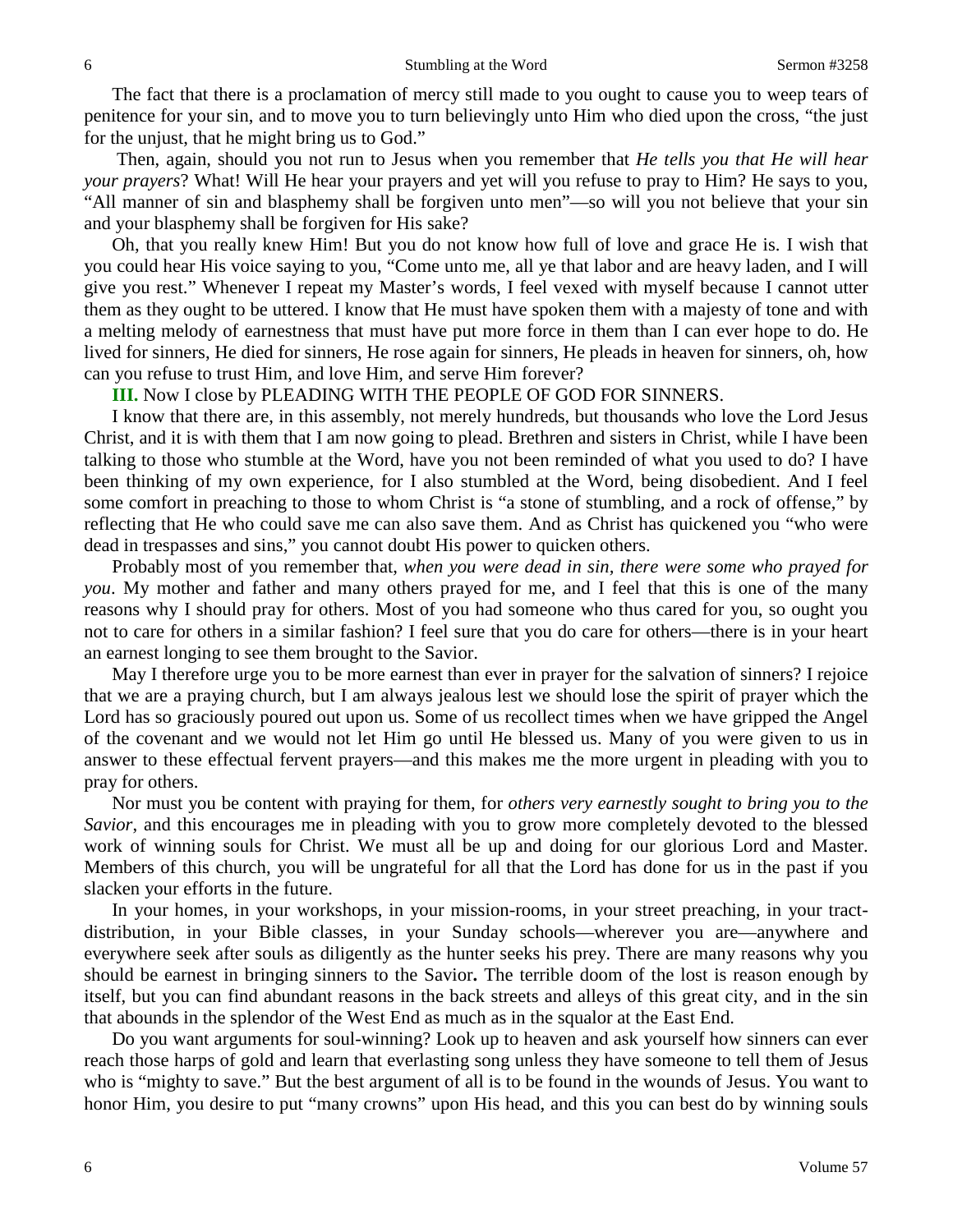for Him. These are the spoils that He covets, these are the trophies for which He fights, these are the jewels that shall be His best adornment.

O Christian men and women, if any of you have been negligent of late in your Master's service, may the Holy Spirit make you more diligent! I would like to make a personal appeal to each one of you to consecrate yourselves and your substance more and more to the advancement of the cause and kingdom of Jesus Christ your Lord, so that you shall live wholly for Him.

To be a true Christian is something higher and nobler than simply sitting in our pews twice on the Sabbath, or even teaching in a Sunday school, or giving away tracts. It is the laying of one's whole self upon the altar—offering up your body, soul, and spirit as a living sacrifice unto God, which is our reasonable service, so that whether we live or whether we die, we shall be the Lord's, and live or die for Him.

I plead with you, Christians—and I wish I had more power to do it effectually—for the sake of sinners, to stir yourselves up to pray for them, and to labor for them that, through the mighty working of the Spirit of God, they may no longer stumble at the Word, but may yield themselves to Christ and be saved.

### **EXPOSITION BY C. H. SPURGEON**

#### *1 PETER 1:17-25; 2:1-12*

**1 Peter 1:17.** *And if you call on the Father, who without respect of persons judgeth according to every man's work, pass the time of your sojourning here in fear;*

Not in unbelieving fear, but in that holy carefulness which watches against sin of every kind lest in any way you should spoil your holy work for God.

**18-19.** *Forasmuch as you know that ye were not redeemed with corruptible things, as silver and gold, from your vain conversation received by tradition from your fathers; but with the precious blood of Christ,* [See Sermon #621, "The Precious Blood of Christ"] *as of a lamb without blemish and without spot:*

As your redemption cost so much, prize it highly, and do not go back to the sin from which you have been so dearly redeemed. Fear lest you should do so. Remember that heredity has a great power over you—the traditions of your fathers will imperceptibly draw you back unless you watch against them. But you have been so gloriously redeemed with the very blood of Christ's heart that you must not draw back.

**20-21.** *Who verily was foreordained before the foundation of the world, but was manifest in these last times for you, who by him do believe in God, that raised him up from the dead, and gave him glory; that your faith and hope might be in God*.

Whenever you think of the glory of your risen Lord, remember what your redemption cost Him and quit all dead works—lay aside the grave clothes of care and anxiety, and live in newness of life as those who have been redeemed by the risen Savior.

**22-23.** *Seeing ye have purified your souls in obeying the truth through the Spirit unto unfeigned love of the brethren, see that ye love one another with a pure heart fervently: being born again,—* [See Sermon #398, The New Nature]

See how this love of the brethren is linked on to regeneration. The first time we are born, we are born in sin, and that tends to hate. But when we are born again, born unto God, our life tends to love. "Being born again,"—

**23.** *Not of corruptible seed, but of incorruptible, by the word of God, which liveth and abideth for ever*.

Peter reminds us, in the eighteenth verse, that we were not redeemed with corruptible things, but with incorruptible. And he here reminds us that we are "born again, not of corruptible seed, but of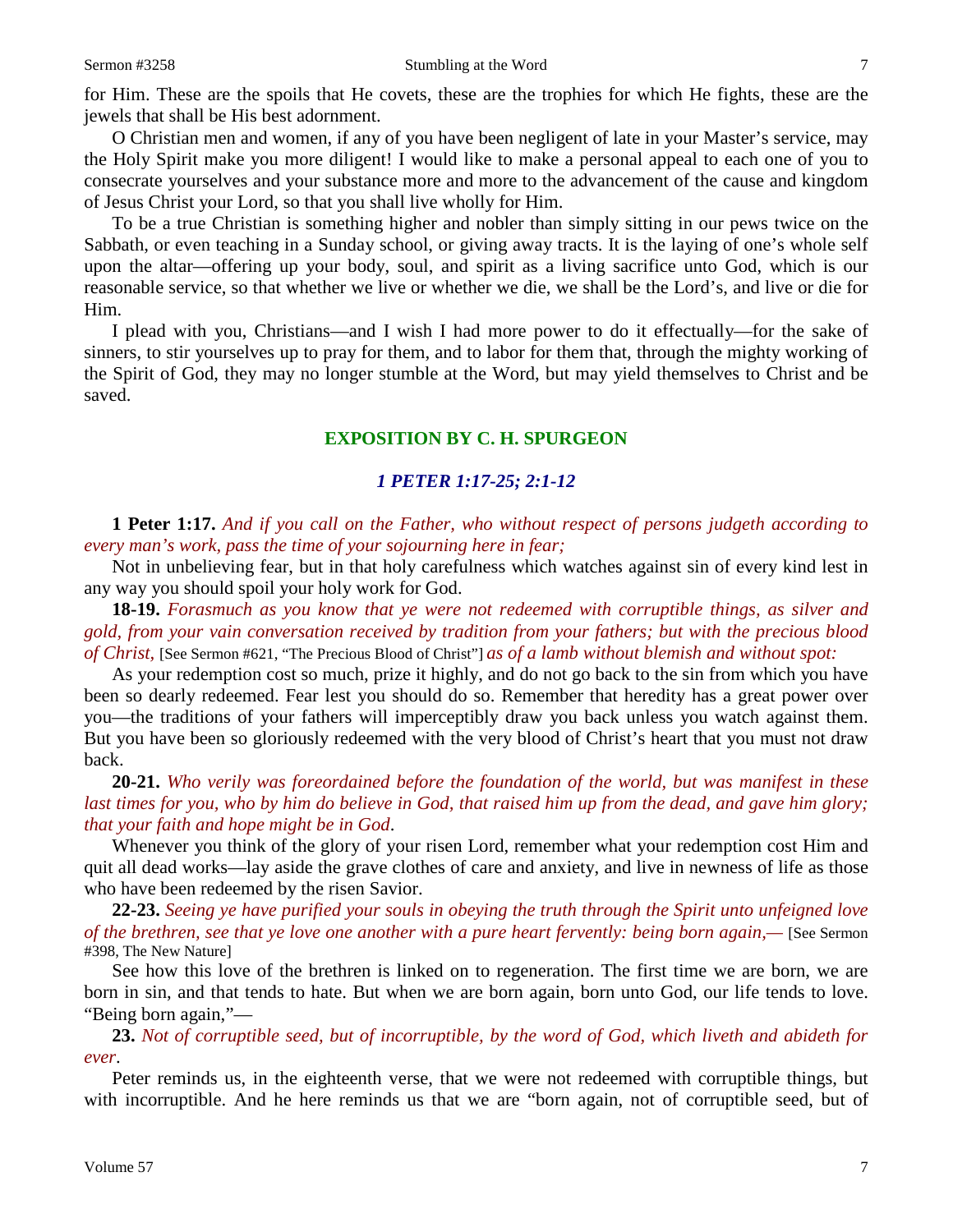incorruptible." Everything about a Christian means his deliverance from corruption and the bringing of him into a state of immortality and incorruption.

**24-25.** *For all flesh is as grass, and all the glory of man as the flower of grass. The grass withereth, and the flower thereof falleth away: but the word of the Lord endureth for ever*.

Everything earthly is corruptible. That which is merely natural has its season of decay, but the children of God have the Word of the Lord abiding in them—and that never dies—it has no autumn or winter.

**25.** *And this is the word by which the gospel is preached unto you*.

#### **1 Peter 2:1.** *Wherefore, laying aside all malice,*

This is one of the old corruptible things, so put it away from you.

**1.** *And all guile,*

All crafty tricks, all falsehood, exaggeration, double meanings to your words, and the like,

**1.** *And hypocrisies, and envies,*

All hatred of those who are either better or better off than you are,—

**1.** *And all evil speakings,*

Thus the tongue expresses what the heart feels. Laying all these evil things aside, you will prove that you have been born again—born of the incorruptible seed which lives and abides forever.

**2.** *As newborn babes, desire the sincere milk of the word, that ye may grow thereby:*

You are in the family of God, but you are only babes in it yet. You have to grow to the stature of men in Christ Jesus, so "desire the sincere (unadulterated) milk of the word, that ye may grow thereby." There is no other way of growing.

**3-4.** *If so be ye have tasted that the Lord is gracious. To whom coming, as unto a living stone,—* So that "the Lord" here meant is the Lord Jesus Christ. He is truly "a living stone,"—

**4.** *Disallowed indeed of men, but chosen of God, and precious,—*

When men disallow Christ, it is a matter of small account to us. As for what they have to say, it is less than nothing and vanity. Like the wild bluster of the winds, let it bluster until it has blown itself out. Christ is "disallowed indeed of men, but chosen of God, and precious,"—

**5.** *Ye also, as lively stones, are built up a spiritual house, an holy priesthood, to offer up spiritual sacrifices, acceptable to God by Jesus Christ*. [See Sermon #1376, The True Priesthood, Temple and Sacrifice]

See what Jesus Christ has made of you who believe in Him. By the incorruptible blood and the incorruptible seed, He has brought you into a heavenly priesthood, and you are today to stand at the spiritual altar, and "to offer up spiritual sacrifices, acceptable to God by Jesus Christ." Will you not pray, will you not praise, will you not love? These are sacrifices with which God is well-pleased.

**6-7.** *Wherefore also it is contained in the scripture, Behold, I lay in Sion a chief cornerstone, elect, precious: and he that believeth on him shall not be confounded. Unto you therefore which believe he is precious*. [See Sermons #242, Christ Precious to Believers and #2137, A Sermon with the same title]

Is He not? Then enjoy His preciousness, all of you who truly believe in Him. Precious Christ, precious to all His people, precious to me!

**7-8.** *But unto them which be disobedient, the stone which the builders disallowed, the same is made the head of the corner, and a stone of stumbling, and a rock of offense, even to them which stumble at the word, being disobedient: whereunto also they were appointed*.

When Peter wrote these verses, he must have thought of his own name. He was called a stone or a rock—and once he was to his Master "a rock of offense" when he stumbled at Christ's word, and began even to rebuke his Lord. But he was forgiven and saved, so now he gives a warning to others lest they should still more grievously sin by making Christ Himself to be to them "a stone of stumbling, and a rock of offense."

**9.** *But ye are a chosen generation,—*